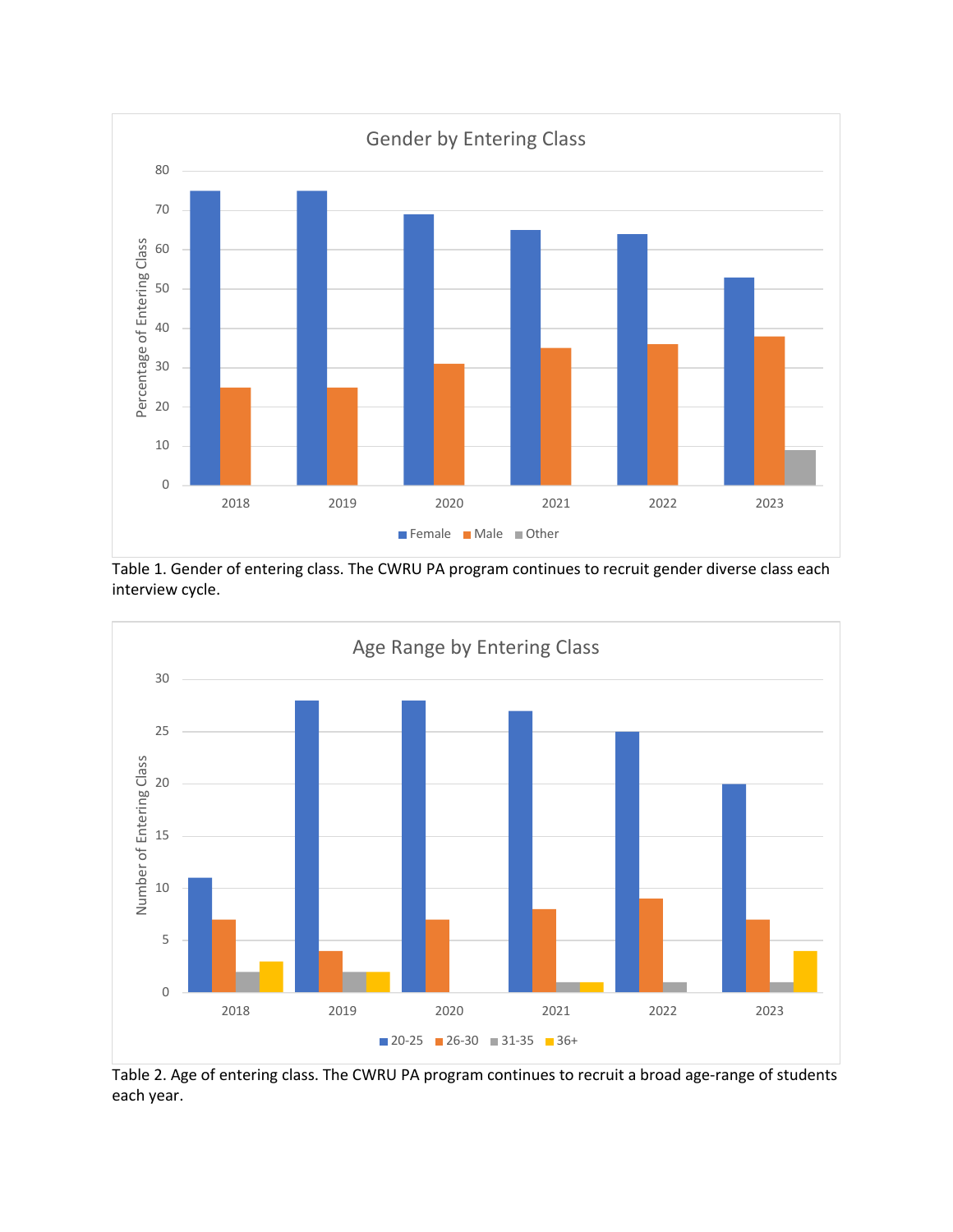

Table 3. Ethnicity of entering class. The CWRU PA program aims to attract an ethnically diverse class.



Table 4. Experience of entering class. The Class of 2022 and 2023 had experience in a variety of medically related fields. The largest percentage were EMT's, Medical Assistants, and Nursing Assistants.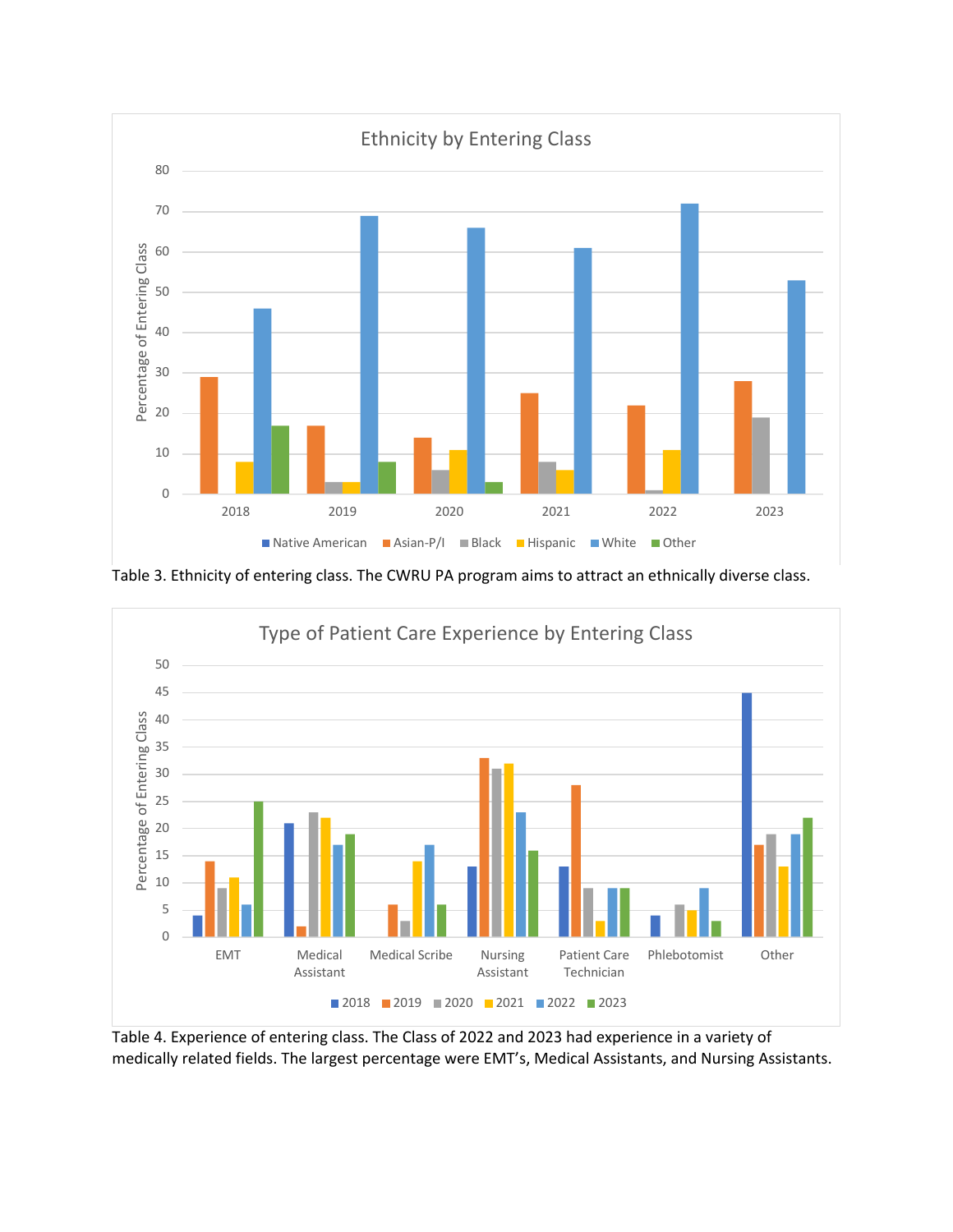

Table 5. Geographic distribution of entering class. The CWRU PA program continues to attract a geographically diverse class.



Table 6. Highest earned degrees beyond bachelors of entering class. The number of earned master's degrees increased in the Class of 2023.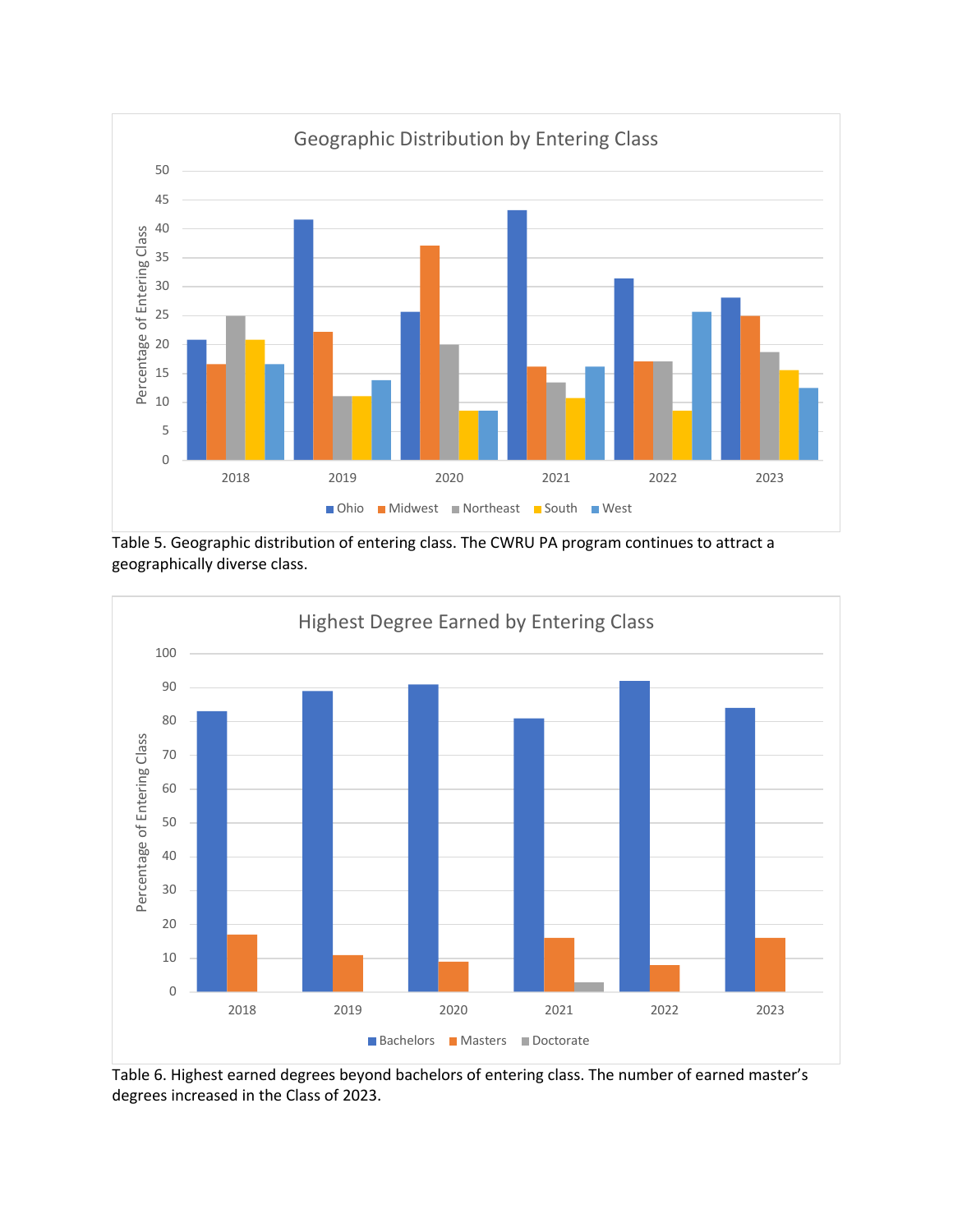

Table 7. GRE percentile scores of applicants. The average percentile analytic, quantitative, and verbal GRE scores has stayed consistent throughout our entering classes.



Table 8. GPA comparison of applicants. The CWRU PA program attracts an academically strong class.